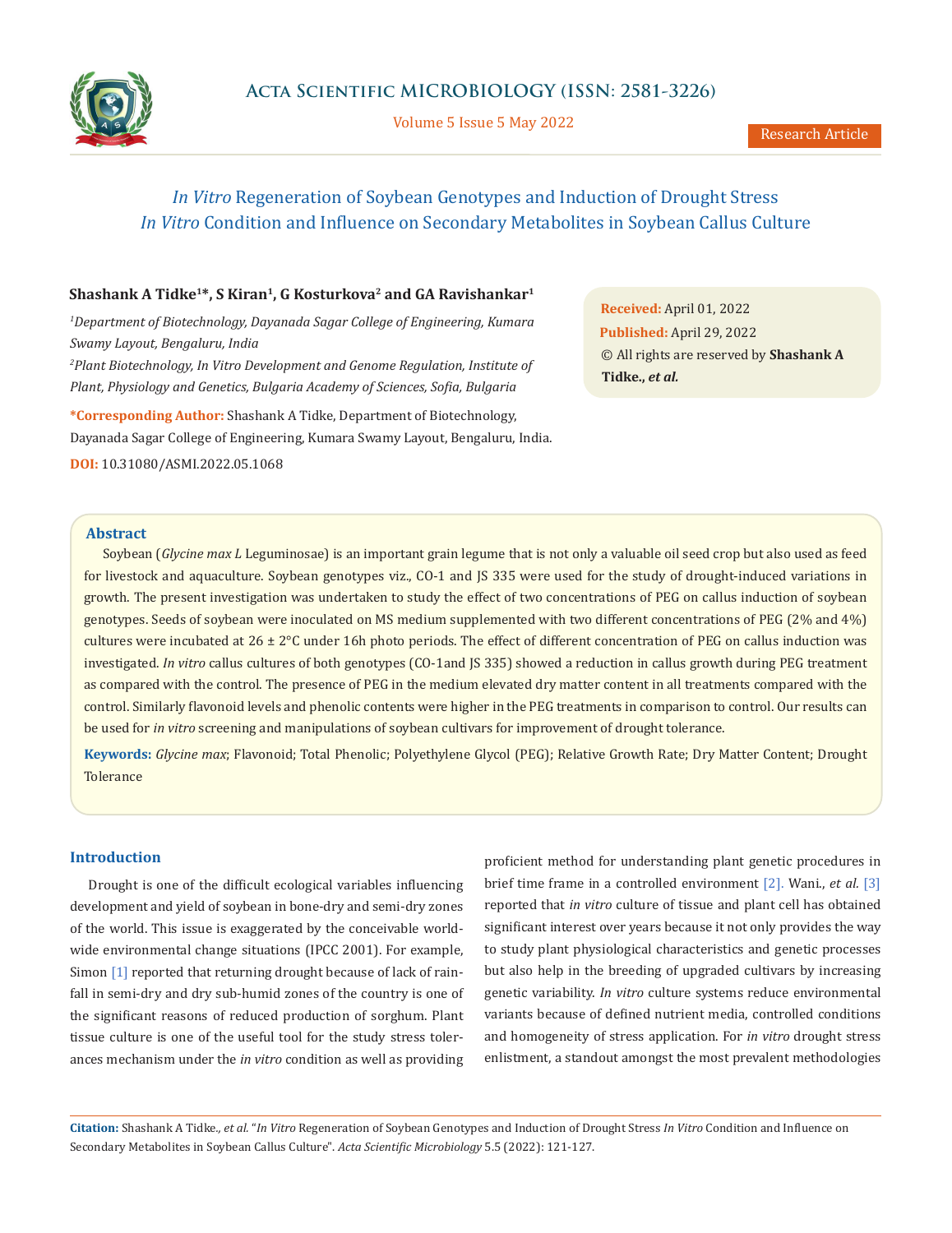is to utilize high molecular weight osmotic substances, like PEG. Muhammad., *et al.* [4] reported that PEG 6000 a nontoxic osmotic and non-penetrable substances which is used to lower the water capability of the culture medium and it has been used to pretend drought stress in cultured plant tissues. The main objectives were to design an *in vitro* regeneration system for soybean genotypes used. Therefore, the present work was conducted to find the effect of PEG on the cellular phenolic and flavonoids levels so that the ability of callus to produce higher content of their metabolites could be established. This study has implication in selecting the calli for regenerating the plants for higher content of secondary metabolites and also for drought resistance.

#### **Material and Methods**

#### **Explants preparation**

The seeds of the soybean genotypes (JS-335 and CO-1) were provided by GKVK Bangalore, Matured seeds of soybean cultivars were surface sterilized with distilled water for three to four times followed by 10 min in 1% Bavistin and rinsed with sterile water for four to six times. Wash with 70% ethanol for 2 min followed by 2 min in 0.1% mercuric chloride and rinsed with sterile distilled water for five to six times.

#### **Sterilization of culture media and culture condition**

MS medium (Murashige and Skoog 1962) with sucrose (30g l<sup>-1</sup>) was used as the basal medium and was supplemented with different concentration and combination of plant growth regulators for different types of responses as per the requirement. The pH of the medium was set to 5.6-5.8 (Mann., *et al.* 1982) using a pH meter. For solid medium, tissue culture grade agar (Hi-medium) at 0.8%(w/v) was added as a gelling agent, boiled and dispensed into 150ml flask or tissue culture bottles and sterilized at  $121^{\circ}$ c with a pressure of 15lb for 20 min [5]. Hormones or plant growth regulators that are added to the sterilized medium under sterile condition in a laminar air flow chamber. The cultures were maintained in a 16/8h (light/ drak) photoperiod using the flurosecent light (Philips India Ltd., Mumbai, India) at 24  $\pm$  2°C.

#### **Callus induction**

Matured seeds of soybean cultivars (JS-335 and CO-1) were surface sterilized with distilled water for three to four times followed by 10 min in 1% bavastin and rinsed with sterile water for four to six times. Wash with 70% ethanol for 2 min followed by 2min in 0.1% mercuric chloride and rinsed with sterile distilled water for five to six times. Disinfected seeds were kept for callus induction in MS [6] basal medium (pH 5.7) with 30 g  $l<sup>1</sup>$  sucrose, 8 g  $l<sup>1</sup>$  agar, 2mg  $l<sup>-1</sup>$  2,4 D and 0.5 mg  $l<sup>-1</sup>$  kinetin.

#### **Effect of PEG and explant on in vitro regeneration**

Matured seeds of soybean cultivars (JS-335 and CO-1) were surface sterilized with distilled water for three to four times followed by 10 min in 1% bavastin and rinsed with sterile water for four to six times. Wash with 70% ethanol for 2 min followed by 2 min in 0.1% mercuric chloride and rinsed with sterile distilled water for five to six times. Disinfected seeds were kept for callus induction in MS [6] basal medium (pH 5.7) with 30 g  $l<sup>-1</sup>$  sucrose, 8 g $l<sup>-1</sup>$  agar, 2mg  $l<sup>-1</sup>$  2,4 D and 0.5mg  $l<sup>-1</sup>$  kinetin. All the cultures were maintained at  $23 \pm 1$  ° C under 16 h illuminations. Drought was simulated by the addition of polyethylene glycol (molecular weight 6000) at concentrations of 2% and 4% ( $w/v$ ) to the media. The cultures were kept for seven weeks to study their growth potential, percentage of dry matter of soybean callus, phenolic content and flavonoid content.

#### **Relative growth rate and dry matter percentage**

After seven weeks, the samples were analyzed for their relative growth rate (RGR) and dry matter percentage (DM). Five samples were analyzed for each treatment and the mean values were recorded. Callus RGR was calculated according to the following formula: RGR = (FW2 - FW1)/Number of days, where, FW1 is the fresh weight of the callus at the beginning of the test period and FW2 is the fresh weight of the callus at the end of the test period. The percentage of dry matter in callus tissues was estimated by the formula, DM = (DW2/FW2) X 100, where DW2 is the dry weight of the callus at the end of test period.

# **Preparation of the extracts for phenolic and flavonoid analyses**

Callus cultures were dried in hot air oven at 70°C till constant weight was obtained. The dried material was powdered and weighed (1 gm) followed by extraction in 80% methanol. The extract was separated and evaporated in a crucible in oven and the same was stored in refrigerator until use. At the time of analyses the extract was redissolved in 80% methanol and made up to 1 ml to proceed with analytical procedure for phenolic or flavonoid.

**Citation:** Shashank A Tidke*., et al.* "*In Vitro* Regeneration of Soybean Genotypes and Induction of Drought Stress *In Vitro* Condition and Influence on Secondary Metabolites in Soybean Callus Culture". *Acta Scientific Microbiology* 5.5 (2022): 121-127.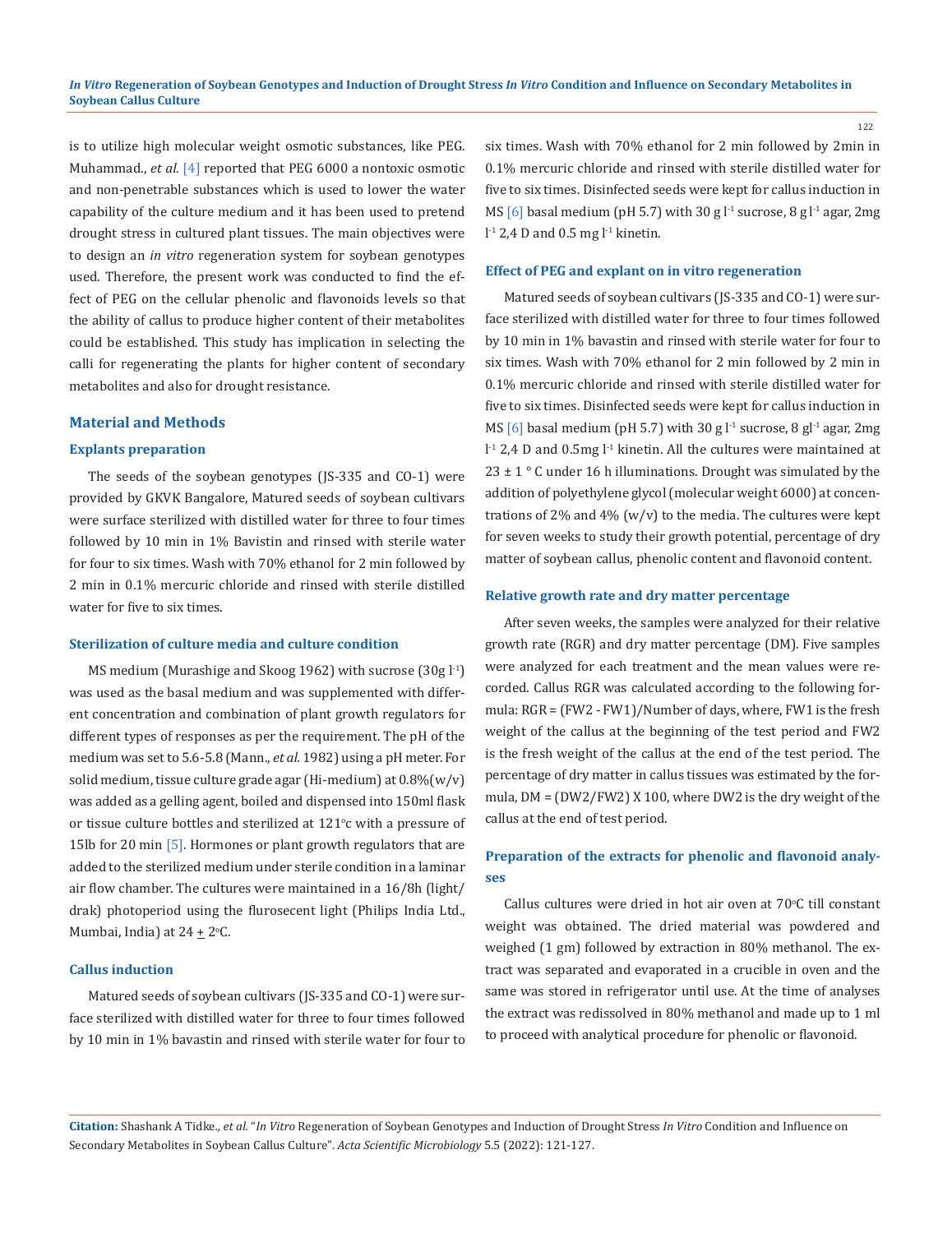*In Vitro* **Regeneration of Soybean Genotypes and Induction of Drought Stress** *In Vitro* **Condition and Influence on Secondary Metabolites in Soybean Callus Culture**

# **Determination of total flavonoid content**

Total flavonoid content was measured with the aluminium chloride colorimetric assay. 1ml of aliquots and 1ml standard quercetin solution (100,200,400,600,800,1000 μg ml<sup>-1</sup>) was placed into test tubes and 4ml of distilled water and 0.3 ml of 5% sodium nitrite solution was added into each. After 5 minutes, 0.3 ml of 10% aluminium chloride was added. Finally, volume was adjusted up to 10ml with distilled water and mixed well. Orange yellowish color was developed. The absorbance was measured at 510 nm using UV-visible spectrophotometer. Distilled water was set as a blank. Quercetin was used as standard. The samples were performed in triplicates. The calibration was plotted using standard quercetin [7].

# **Determination of total phenol content**

The total phenolic content was determined as described by Velioglu., *et al.* [8] with slight modifications. An aliquot (200 mL) of extract was mixed with 1.6 ml of FC reagent and 0.8 ml of 7.5% sodium carbonate. It was incubated for 120 min at 37°c the absorbance was measured at 740 nm against distilled water as blank. Total phenolic content was expressed as gallic acid equivalents (mg GAE/100g of soybean) through standard calibration curve of freshly prepared gallic acid. All measurements were conducted in triplicate.

#### **Preparation of standard solutions**

The standard stock solution  $(1000 \mu g \text{ m} l^{-1})$  of quercetin and Gallic acid  $(100 \mu g \text{ ml}^{-1})$  were prepared by dilution in absolute alcohol and water respectively. The dilute standard solutions of concentration (100-1000 μg ml<sup>-1</sup> of quercetin and 20-100 μg ml<sup>-1</sup> of gallic acid) were prepared from above stock solution.

#### **Results and Discussion**

#### *In vitro* **regeneration of soybean genotypes**

The cotyledons of soybean inoculated on MS basal media containing different level of Kinetin  $(1 \text{ mg } l^{-1}, 2 \text{ mg } l^{-1}, 3 \text{ mg } l^{-1})$  resulted in shoot multiplication in Table 1 (Figure 1) and activated charcoal media for root induction (Figure 2).

#### **Callus culture**

For callus induction hypocotyl explants from aseptically germinated seedlings of varieties (JS-335, CO-1) were placed on MS basal medium supplemented with 2 mg  $l<sup>-1</sup>$  2,4-D and 0.5 mg  $l<sup>-1</sup>$  kinetin



**Figure 1:** *In vitro* multiplication of soybean variety (JS-335 and CO-1) with shooting stage.



**Figure 2:** *In vitro* multiplication of soybean variety (JS-335 and CO-1) with rooting stage.

|                     | No. of multiple shoots at different levels of kinetin |                        |                    |                 |                                                                  |                 |  |
|---------------------|-------------------------------------------------------|------------------------|--------------------|-----------------|------------------------------------------------------------------|-----------------|--|
| <b>Explant</b>      |                                                       | $IS-335$               |                    | $C0-1$          |                                                                  |                 |  |
| <b>No</b>           |                                                       | $1mg l-1   2 mg l-1  $ | $3 \text{ mg} l^1$ |                 | $1$ mg l <sup>-1</sup> 2 mg l <sup>-1</sup> 3 mg l <sup>-1</sup> |                 |  |
| Average<br>no. of   | $1.7 \pm$<br>0.67                                     | $2.8 +$<br>1.03        | $1.8 + 0.78$       | $1.5 +$<br>0.70 | $ 2 + 0.94 $                                                     | $1.8 +$<br>0.78 |  |
| shoots/<br>explants |                                                       |                        |                    |                 |                                                                  |                 |  |

**Table 1:** *In vitro* multiple shoot induction in soybean genotypes at different levels of Kinetin.

|                  |                              | $IS-335$                 |                     |                       | $CO-1$                   |                     |                       |
|------------------|------------------------------|--------------------------|---------------------|-----------------------|--------------------------|---------------------|-----------------------|
| <b>Treatment</b> | No of explants<br>inoculated | No of plant<br>responded | <b>Plant height</b> | No of shoot/<br>plant | No of plant<br>responded | <b>Plant height</b> | No of shoot/<br>plant |
| Control          | 40                           | 35                       | $11.92 \pm 2.5$     | $3.2 \pm 0.78$        | 28                       | $7.98 \pm 1.27$     | $2.3 \pm 0.48$        |
| $2\%$ PEG        | 40                           | 24                       | $7.92 \pm 1.11$     | $1.7 \pm 0.48$        | 14                       | $5.26 \pm 1.28$     | $1.4 \pm 0.51$        |
| 4%PEG            | 40                           | 16                       | $2.92 \pm 1.00$     | $1.1 \pm 0.32$        | 11                       | $1.4 \pm 0.33$      | $1.2 \pm 0.46$        |

**Table 2:** Effect of PEG 6000 on shoot bud induction from cotyledonary nodes\* of cv. JS-335 and cv. CO-1

**Citation:** Shashank A Tidke*., et al.* "*In Vitro* Regeneration of Soybean Genotypes and Induction of Drought Stress *In Vitro* Condition and Influence on Secondary Metabolites in Soybean Callus Culture". *Acta Scientific Microbiology* 5.5 (2022): 121-127.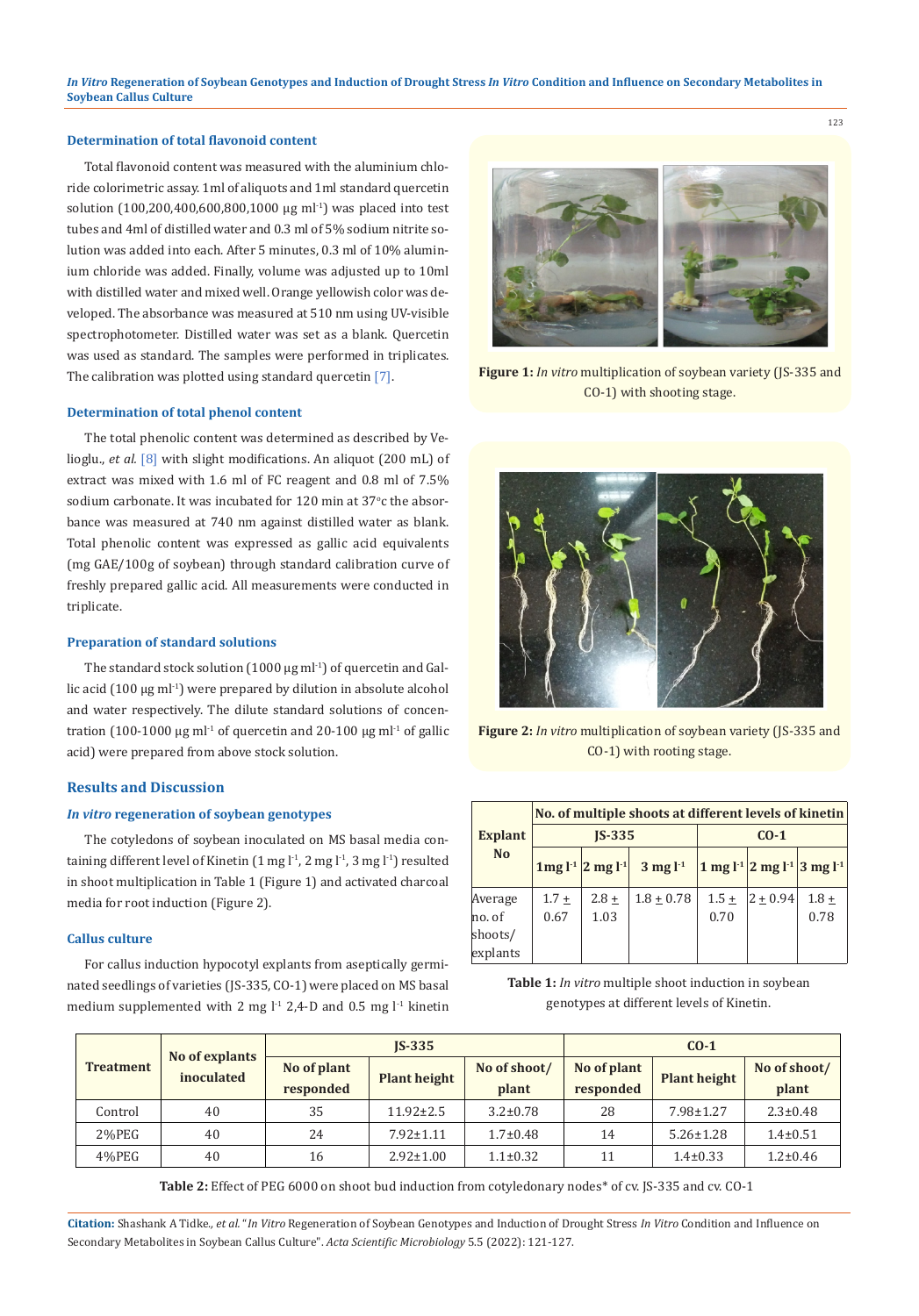#### *In Vitro* **Regeneration of Soybean Genotypes and Induction of Drought Stress** *In Vitro* **Condition and Influence on Secondary Metabolites in Soybean Callus Culture**

124

(Figure 3 and 4). All the cultures were maintained at 26±2°C under 16 h photo periods. Observations were recorded weekly for 4 weeks.

5 and 6). The PEG resistant calli are being now tried for relative growth rate and dry matter percentage of stress and non-stress callus culture.



**Figure 3:** Callus culture of soybean (JS335).



**Figure 5:** Response of soybean (JS-335 and CO-1) callus to different levels of PEG.



Figure 4: Callus culture of soybean (CO-1).

## **Selection of PEG tolerant genotypes**

The callus cultures of JS-335 and CO-1 variety of soybean from MS medium with 2 mg l<sup>-1</sup> 2, 4 D were transferred to 2% and 4% PEG 6000, and the resistant calli which tolerated the treatment (Figure



**Figure 6:** Callus inductions as differed across PEG treatment level.

# **Relative growth rate and dry matter percentage**

The relative growth rate and dry matter percentage of stressed and non-stressed callus cultures of both genotypes are précised in figure 7 and 8. A significant decrease in the RGR of callus cultures was observed in genotype CO-1 with increasing PEG concentrations compared to the control (Figure 5). In both the PEG treat-

**Citation:** Shashank A Tidke*., et al.* "*In Vitro* Regeneration of Soybean Genotypes and Induction of Drought Stress *In Vitro* Condition and Influence on Secondary Metabolites in Soybean Callus Culture". *Acta Scientific Microbiology* 5.5 (2022): 121-127.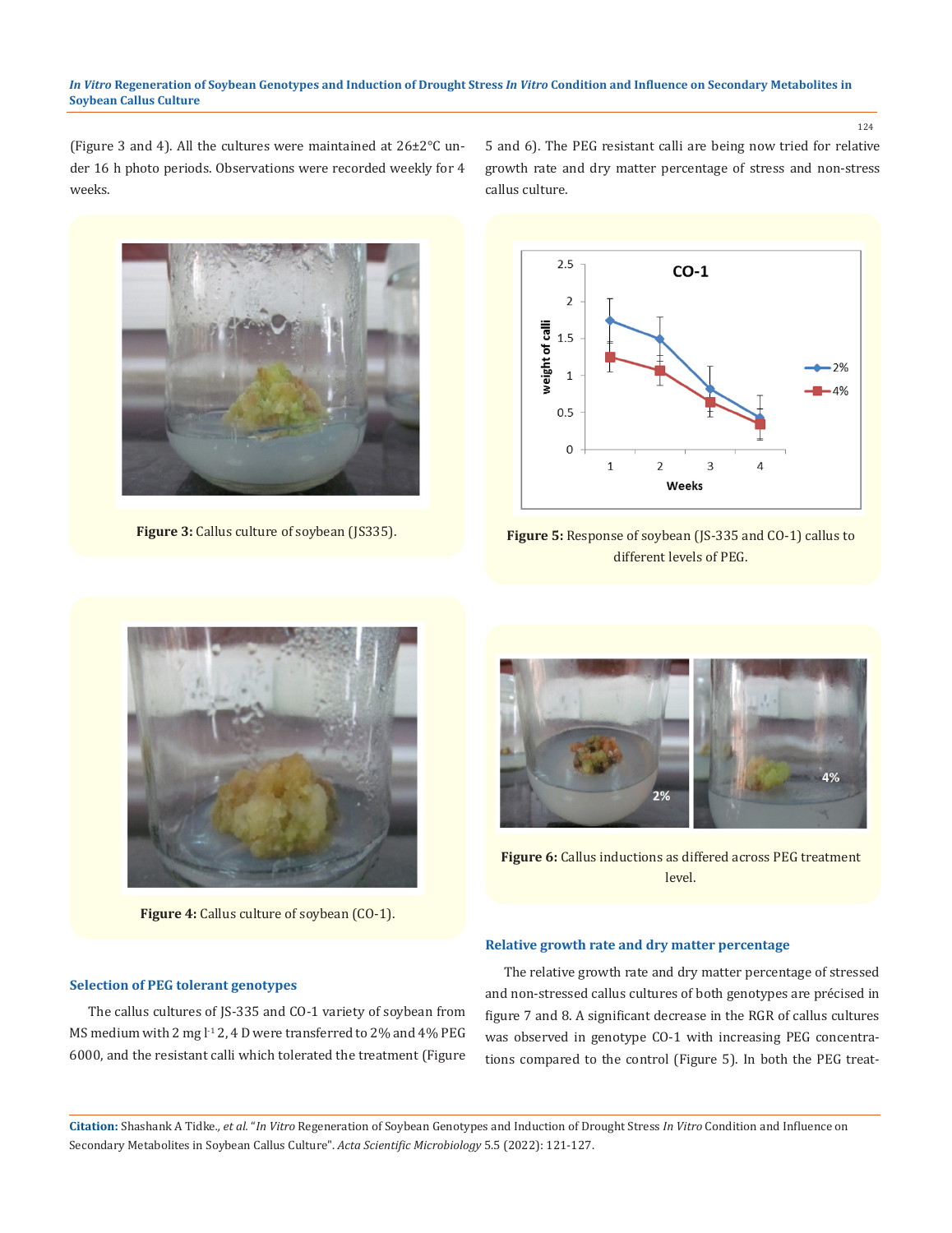ments, CO-1 showed expressively lower RGR than JS-335. Higher percentage of dry matter (DM) was observed in JS-335 genotypes under non-stressed (control) culture conditions (Figure 7 and 8) whereas, when subjected to PEG treatments, both cultivars showed decrease DM percentage at PEG level compared to the control.



**Figure 7:** Relative growth rate.



**Figure 8:** Dry Matter Percentage.

#### *In vitro* **regeneration with PEG treatment**

Disinfected seeds were kept for *in vitro* regeneration in MS (Murashige and Skoog, 1962) basal medium (pH 5.7) with 30 g  $l<sup>-1</sup>$  sucrose, 8 g  $l<sup>-1</sup>$  agar, 2 mg  $l<sup>-1</sup>$  and 1% activated charcoal. All the cultures were maintained at  $23 \pm 1$  ° C under 16 h illuminations. Drought was pretended by the addition of polyethylene glycol (Molecular weight 6000) at concentrations of 2% and 4% (w/v) to the media. This study shown differences in plant performance between the physiological and agronomical characteristics of variety of soybean JS-335 and CO-1 under the *in vitro* condition. The data in table 2, clearly shows that both the concentration of PEG resulted in significant decrease in shoot length and overall growth of soybean plants. (Figure 9).



**Figure 9:** Effect of PEG on plant growth of cv. JS-335 and cv. CO-1.

### **Phenolic content in control and treated calli**

The total phenolic content of methanol extracts of control and treated was presented in table 3 and 4 It is expressed in terms of GAE using the standard curve equation  $y = 0.008x + 0.0006$ ,  $R^2 =$ 0.998. The total phenolic content was highest in treated PEG of both soybean genotypes compared to untreated soybean genotypes (Table 3 and 4).

#### **Flavonoid levels in control and treated calli**

The total flavonoid content of methanol extracts was expressed in terms of quercetin using the standard curve equation is  $y =$  $0.0665x + 0.002$ ,  $R^2 = 0.990$ . The total flavonoid content was highest in treated PEG genotypes of soybean compared to untreated soybean genotypes (Table 5 and 6).

**Citation:** Shashank A Tidke*., et al.* "*In Vitro* Regeneration of Soybean Genotypes and Induction of Drought Stress *In Vitro* Condition and Influence on Secondary Metabolites in Soybean Callus Culture". *Acta Scientific Microbiology* 5.5 (2022): 121-127.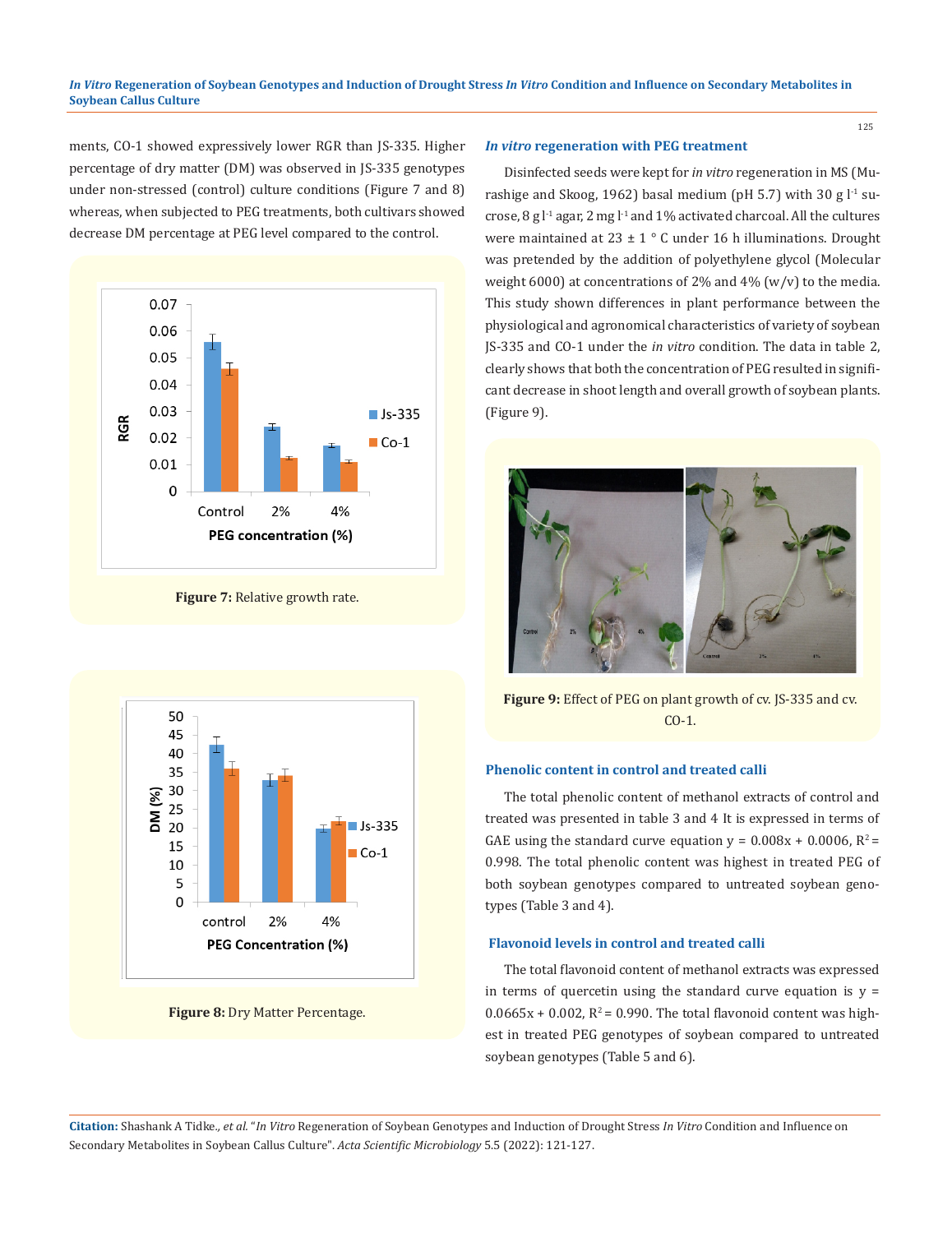| Soybean callus (JS-335)<br>treated with PEG | TPC $(mg \text{ of } GAE/g)$ |
|---------------------------------------------|------------------------------|
| *Control                                    | $17.6 \pm 0.006$             |
| 2%                                          | $22.7 \pm 0.010$             |
|                                             | $18 \pm 0.014$               |

**Table 3:** Effect of PEG on total phenol content on soybean genotype.

(\*without treatment of PEG).

| Soybean callus (CO-1)<br>treated with PEG | TPC (mg of GAE/g) |
|-------------------------------------------|-------------------|
| *Control                                  | $15 \pm 0.012$    |
| 2%                                        | $19.7 \pm 0.014$  |
|                                           | $16.2 \pm 0.01$   |

**Table 4:** Effect of PEG on total phenol content on soybean genotype.

(\* without treatment of PEG).

| Soybean callus (JS-335) | <b>Total flavonoid</b>         |
|-------------------------|--------------------------------|
| treated with PEG        | $(mg \text{ of Qurecitin } g)$ |
| *Control                | $0.44 \pm 0.0031$              |
| 2%                      | $0.582 \pm 0.0017$             |
| 4%                      | $0.599 \pm 0.0051$             |

**Table 5:** Effect of PEG on total flavonoid content on soybean genotype.

| Soybean callus (CO-1) | <b>Total flavonoid</b>        |
|-----------------------|-------------------------------|
| treated with PEG      | $(mg \text{ of Qurecitin/g})$ |
| *Control              | $0.36 \pm 0.0041$             |
| $2\%$                 | $0.456 \pm 0.0051$            |
| $4\%$                 | $0.442 \pm 0.0017$            |

**Table 6:** Effect of PEG on total flavonoid content on soybean genotype.

# **Discussion**

The present investigation was undertaken to study of Droughtinduced variation in growth of soybean cultivars with different concentrations of polyethylene glycol (2% and 4%). Gopal and Iwama [9] has reported that the accumulation of PEG to the MS medium decreased the water potential of the media inducing water stress that negatively affected the callus growth of the soybean cultivars. Matheka., *et al.* [10], Biswas., *et al.* [11] and Abdel-Ghany., *et al.* [12] studied *In vitro* selection and characterization of drought tolerant somaclones of tropical maize they have found that callus induction efficiency decreased significantly in genotypes under higher PEG levels. Decrease in callus induction efficiency is a typical response of explants of crop genotypes when subjected to PEG stress. Sakthivelu., *et al.* [13] studied Drought-induced alterations in growth, osmotic potential and *in vitro* regeneration of soybean cultivars. The response of callus of soybean genotypes subjected to PEG with increase in phenolics and flavonoids indicate that the plants adopt to drought stress with the enhanced production of their secondary metabolites. JS335 had higher phenolics and flavonoids in addition to higher growth rate. Hence invitro screening of germinating of soybean under PEG will be an indicator of drought tolerance. This technique may be applicable in future to select efficient drought tolerant line of agriculture importance.

# **Conclusion**

In conclusion, the soybean cv. JS 335 showed superior resistance towards PEG-induced water stress compared to cv. CO-1 hence; it is obvious that *in vitro* screening can be used as a resourceful tool to screen a large number of successions or breeding lines for their drought tolerance. Our results can be used for *in vitro* screening and controls of soybean cultivars for development of drought tolerance.

#### **Acknowledgments**

Authors are thankful to Vice Chairman Dr. Premachandra Sagar for his keen support and encouragement. Further the financial assistance by Dayananda Sagar Institutions is gratefully acknowledged. RAG wishes to thank Department of Science and Technology, Government of India for financial support through competitive grant.

**Citation:** Shashank A Tidke*., et al.* "*In Vitro* Regeneration of Soybean Genotypes and Induction of Drought Stress *In Vitro* Condition and Influence on Secondary Metabolites in Soybean Callus Culture". *Acta Scientific Microbiology* 5.5 (2022): 121-127.